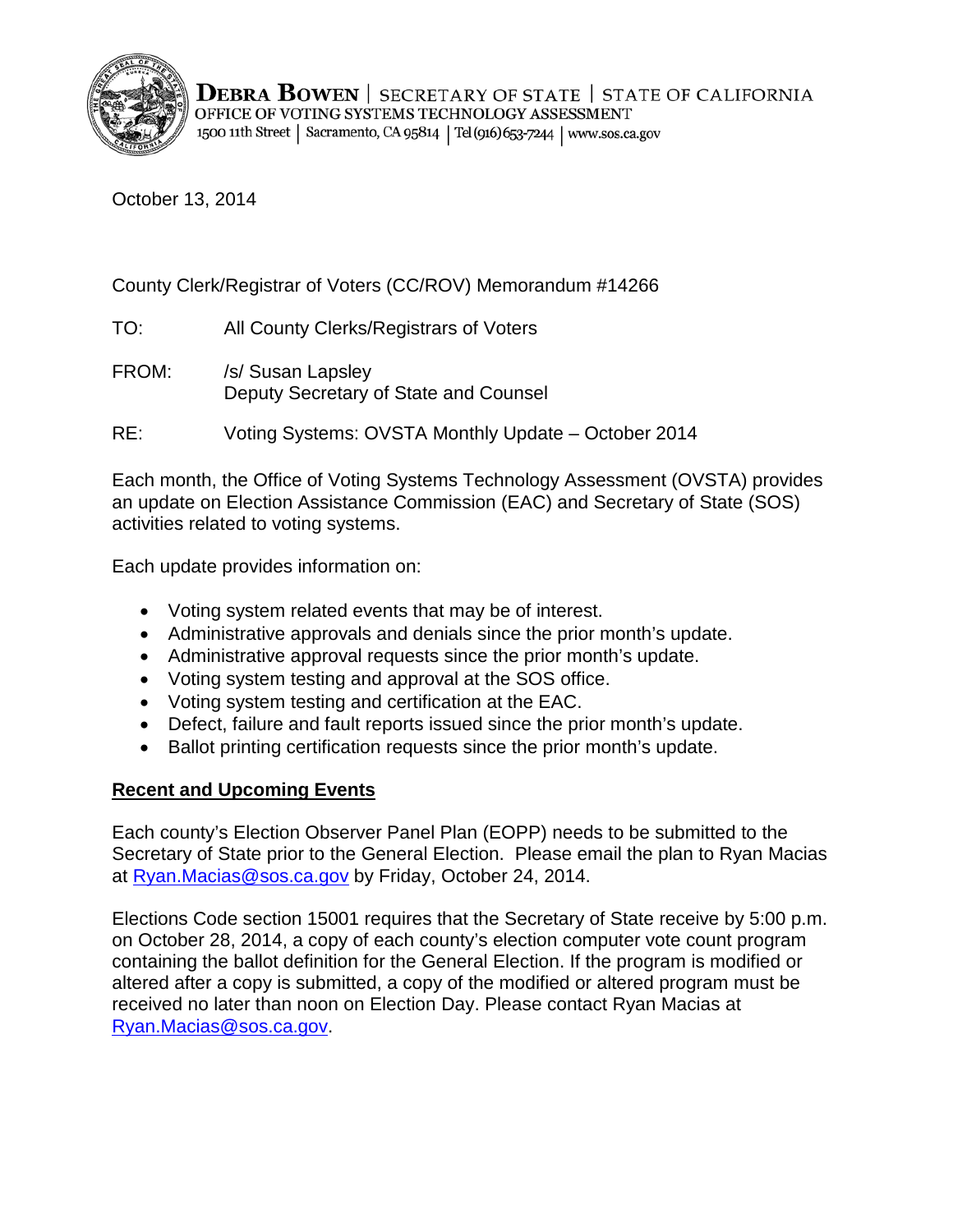CCROV #14266 October 13, 2014 Page 2

#### **Administrative Approval Requests**

California Elections Code section 19213 precludes a voting system or part of a voting system that has been approved by the Secretary of State from being changed or modified until the Secretary of State has determined the change "does not impair its accuracy and efficiency. . . ."

Information on submitting an administrative approval request is in ["Requesting](http://www.sos.ca.gov/voting-systems/cert-and-approval/vsysapproval/admin-approval-requirements2012.pdf)  [Administrative Approval of a Change or Modification to an Approved Voting System.](http://www.sos.ca.gov/voting-systems/cert-and-approval/vsysapproval/admin-approval-requirements2012.pdf)"

• There are currently no administrative approval requests.

### **Testing and Approval by the State of California**

• The Secretary of State received a completed application for the Dominion Democracy Suite 4.14 Voting System on November 13, 2013. The system is composed of the election management system, a combined ballot marking device and precinct count optical scan machine and an off-the-shelf central count scan machine. Volume testing was completed May 1, 2014. Accessibility was completed May 9, 2014. The functional testing was completed October 9, 2014. Additional source code review and penetration testing is being conducted.

#### **Testing and Certification at the EAC**

The EAC provides a [weekly update](http://www.eac.gov/blogs/voting_system_testing_update_82614/) of voting system testing. As of August 26, 2014, the current testing and certification status for systems relevant to California is:

**Dominion Democracy Suite 4.14-D.** The EAC received the draft test plan on August 26, 2014. Related documents can be found on the EAC [website.](http://www.eac.gov/testing_and_certification/voting_systems_under_test.aspx)

**Everyone Counts.** The EAC is waiting for additional information related to the system and a response from Everyone Counts on the draft Technology Testing Agreement. Related documents can be found on the EAC [website](http://www.eac.gov/testing_and_certification/voting_systems_under_test.aspx)**.**

**Hart InterCivic Verity 1.0.** Hart is working on design changes to its system. Testing is delayed until Hart is ready to proceed. Related documents can be found on the EAC [website.](http://www.eac.gov/testing_and_certification/voting_systems_under_test.aspx)

**Unisyn OpenElect 1.3.** NTS is conducting environmental testing. Related documents can be found on the EAC [website.](http://www.eac.gov/testing_and_certification/voting_systems_under_test.aspx)

The EAC's ["Voting Systems Under Test"](http://www.eac.gov/testing_and_certification/voting_systems_under_test.aspx) and ["Certified Voting Systems"](http://www.eac.gov/testing_and_certification/certified_voting_systems.aspx) pages provide more specifics on each voting system.